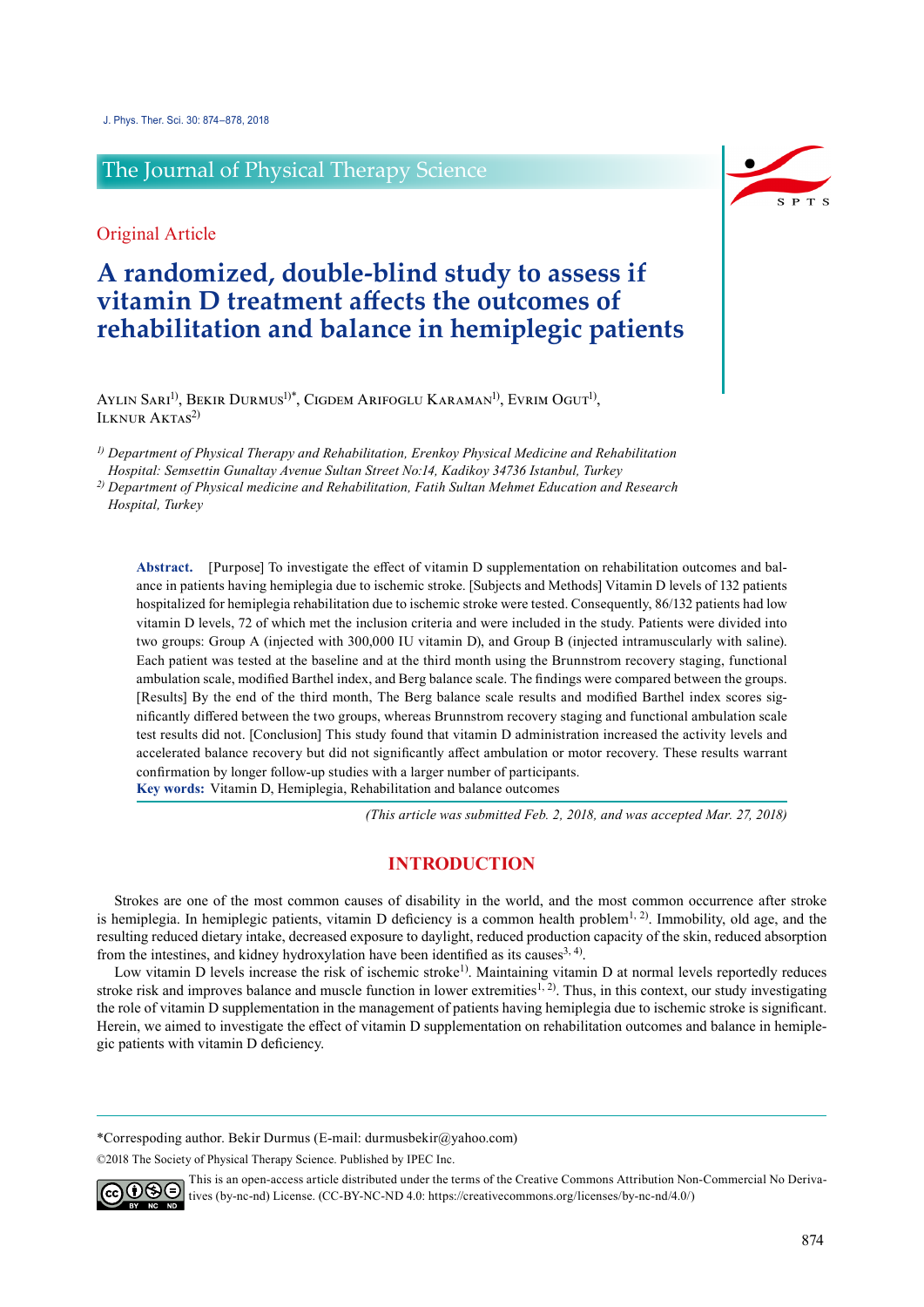#### **SUBJECTS AND METHODS**

The study was a randomized, double-blind, placebo-controlled study and included 132 patients with hemiplegia due to ischemic stroke who were hospitalized for neurological rehabilitation between September 2014 and March 2015 in Erenkoy Physical Therapy and Rehabilitation Hospital Of these patients, 86/132 had low D vitamin levels (winter season measurement, <30 ng/ml), and 72 of these 86 patients met the inclusion criteria (stated below). Patients were divided into two groups: the vitamin D-injected group (Group A) and the saline-injected control group (Group B).

The inclusion criteria were hospitalization for hemiplegia rehabilitation, no history of cerebrovascular disease, ischemic etiology of stroke, and a gap of at least 2 months having passed since the last stroke. The exclusion criteria were as follows: having an end-stage disease (cancer) or a disease other than stroke that may affect balance or ambulation (e.g., multiple sclerosis, Parkinson's disease, or pelvic and lower limb surgery), constrain sun exposure (e.g., vitiligo and psoriasis), or affect vitamin D levels (e.g., chronic renal failure and celiac disease).

Data pertaining to the following clinical features were recorded by data entry staff without specifying group information: sociodemographic data, Brunnstrom recovery staging (BRS), functional ambulation scale (FAS), modified Barthel index (MBI) scores, Berg balance scale (BBS), and vitamin D levels. All patients provided written informed consent. Ethics committee approval was obtained from Yeditepe University Medical Faculty (Approval number: 0197/2012) before the study proceeded. The study has been reported as per the CONSORT 2010 guidelines.

At the beginning of the study, patients in Group A were injected intramuscularly with 300,000 IU vitamin D in 2 ml of liquid and those in Group B were injected intramuscularly with 2 ml of physiological saline. Each patient was assessed by an independent physiatrist with the BRS test for motor evaluation, FAS for ambulation, MBI for mobility and daily life activities, and BBS for balance on the day of being included in the study and 3 months after this date.

Measurement of 25 (OH) vitamin D3 was performed with an RIA CT kit (BioSource Europe SA, Nivelles, Belgium) using a radioimmunoassay method. A 25 (OH) vitamin D3 level >30 ng/ml was considered normal. Patients were only admitted during the fall–winter period (from September to February) to prevent the effects of seasonal differences on vitamin D levels.

The Berg Balance Scale is a 14-item assessment tool used to evaluate the balance and fall risk. Each item is scored between 0 (minimum) and 4 (maximum). Higher scores indicate better balance<sup>[5, 6](#page-4-2))</sup>. The MBI comprises 10 items relating to daily activities and mobility. Scoring depends on whether the patient gets help while performing these functions. The highest score (100) indicates that the person is completely physically independent while performing these functions, whereas the minimum score (0) indicates complete dependence. Patients are assessed at five levels<sup>[7](#page-4-3)</sup>. The FAS comprises six stages. Stage 5 shows independent ambulation, while Stage 0 shows non-functional ambulation<sup>[8](#page-4-4))</sup>. Brunnstrom Recovery Staging assesses the level of motor function in hemiplegic patients. Healing stages are classified into six; on Stage 1, flaccidity is present and no movements of the part can be initiated, whereas Stage 6 shows normal function<sup>9)</sup>.

Statistical analyses were done with the use of with SPSS version 20.0 for Windows (SPSS Inc., Chicago, IL, USA) package program. In addition to descriptive statistical methods, group comparisons of non-normally distributed variables were done using independent t-test. A p value <0.05 was considered statistically significant.

Patient grouping information and measurement results were collected by the data entry staff after the third-month evaluation was completed.

The sample size was determined by the power analysis method. No secondary analysis was performed. A simple randomization method was used in this study. Patients considered eligible to participate in the study were listed; the patients who had an odd a sequence number were taken into one group, and the others were taken into the other group. Sequence randomization was performed by a service nurse who was given information only about the grouping, without detailed knowledge of the study content. The service nurse prepared the injection only with the knowledge of the group the individual belonged to, and another nurse who did not have group information injected the prepared injections. The data records of the participants were kept by data entry staff that had no information about the contents of the study. After the patient evaluations were completed, the participants' grouping information was reported to the data entry staff by the relevant nurse.

#### **RESULTS**

Thirty-six patients were randomly assigned to each group. Three patients from Group A and two from Group B were transferred to other hospitals due to other health problems. The planned injection was given to 33 patients from Group A and 34 patients from Group B. We excluded two patients in Group A and one patient in Group B from the study due to not participating in the follow-up (Fig. 1).

The study was conducted between September 2014 and March 2015. Each patient was rehabilitated for 3 months after the injection, and rehabilitation and balance evaluations were made at the end of the third month. Basic demographic and clinical data are shown in Table 1.

Comparisons of the rehabilitation outcomes and balance are shown in Table 2. During the baseline and third months, the results of the BRS for the upper extremity, hand, and lower extremity evaluations did not statistically significantly differ between Groups A and B. Although MBI did not significantly differ (p=0.148) between the two groups at the beginning of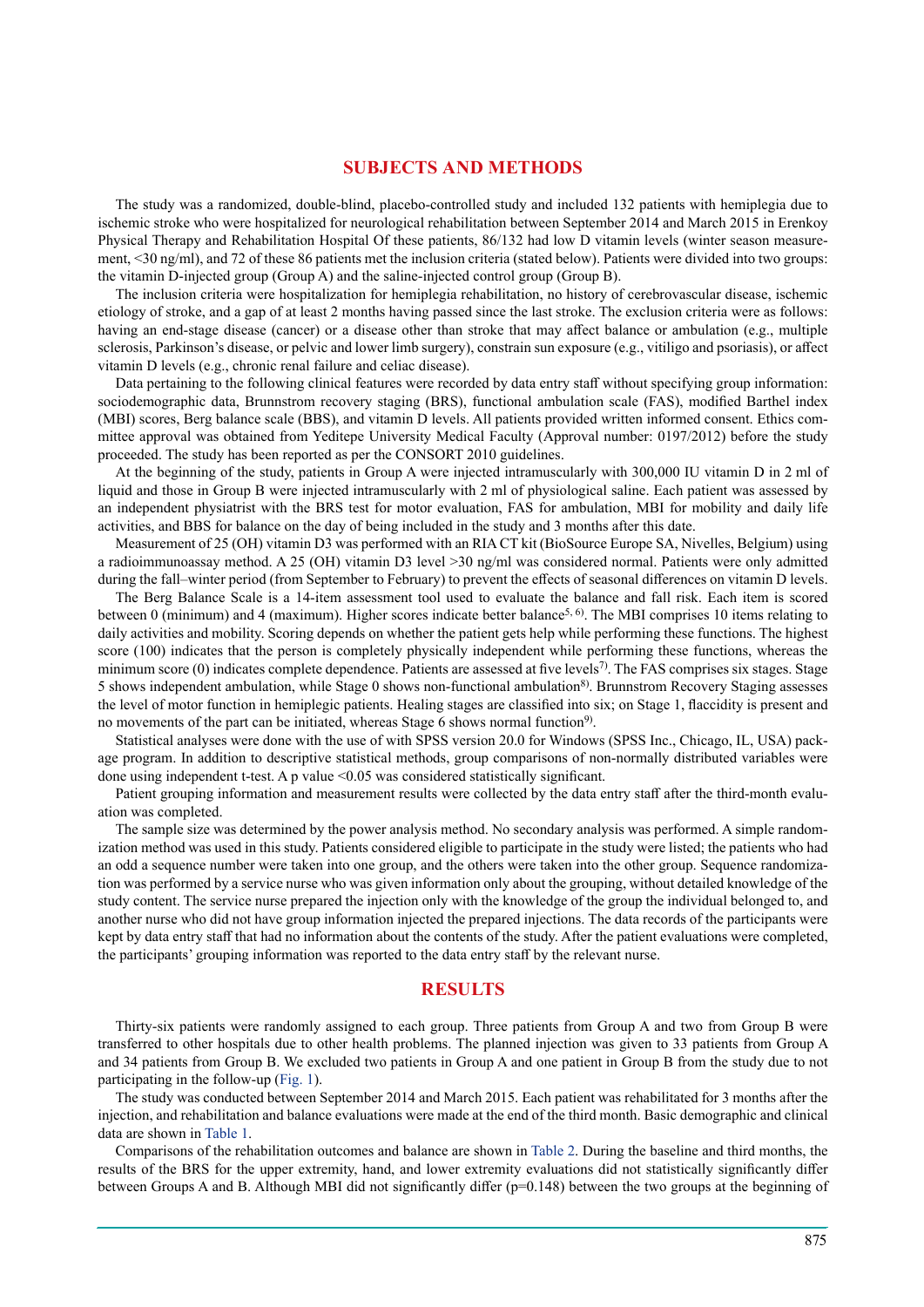

Fig. 1. CONSORT 2010 flow diagram of the study.

|                                | Group A<br>$n=32$  | Group B<br>$n=32$   |
|--------------------------------|--------------------|---------------------|
| Age (year)                     | $69.84 \pm 10.09$  | $66.930 \pm 10.053$ |
| Gender                         |                    |                     |
| Female                         | $15(46.8\%)$       | 14 (43.8%)          |
| Male                           | $17(53.2\%)$       | $18(56.2\%)$        |
| Duration after stroke (months) | $4.78 \pm 1.86$    | $4.28 \pm 1.09$     |
| Vitamin $D$ (ng/ml)            | $13.93 \pm 4.58$   | $16.06 \pm 5.60$    |
| $PTH$ (ng/l)                   | $60.17 \pm 22.83$  | $56.18 \pm 29.76$   |
| ALP (IU/I)                     | $209.16 \pm 67.44$ | $197.53 \pm 40.96$  |
| Ca (mmol/l)                    | $8.99 \pm 0.45$    | $8.94 \pm 0.43$     |
| $P$ (mmol/l)                   | $3.48 \pm 0.51$    | $3.38 \pm 0.75$     |
|                                |                    |                     |

**Table 1.** Basic demographic and clinical data

The continuous variables are expressed as mean  $\pm$  standard error of mean (SEM); the categorical variables are expressed as numbers (n) and percentage (%).

the study, by the end of the 3rd month, a statistically significant difference was evident ( $p<0.001$ ). The baseline ( $p=0.817$ ) and third-month statistics (p=0.018) of the FAS did not significantly differ between the groups. Although there was no statistically significant difference between the two groups at the beginning of the  $(p=0.436)$ , there was a statistically significant difference between them by the end of the third month  $(p<0.001)$ .

#### **DISCUSSION**

The treatment of vitamin D deficiency is quite easy, inexpensive, and safe. Vitamin D levels in elderly have been associated with decreased muscle strength, balance, and physical performance. As the majority of the hemiplegic patients are elderly, a specific investigation on this topic focusing on the elderly was warranted<sup>10, 11</sup>). In this study, we investigated the association of vitamin D administration with balance and rehabilitation outcomes in ischemic hemiplegic patients and found that vitamin D administration improved the mobility and daily life activities with accelerated balance recovery. Our study is the first double-blind, randomized controlled study carried out in this regard.

The effect of calcium plus D vitamin administration on ischemic stroke outcomes was previously investigated by Gupta et  $al<sup>12</sup>$ . In acute phase evaluations, decreases in disability and mortality were found among some other improvements. Another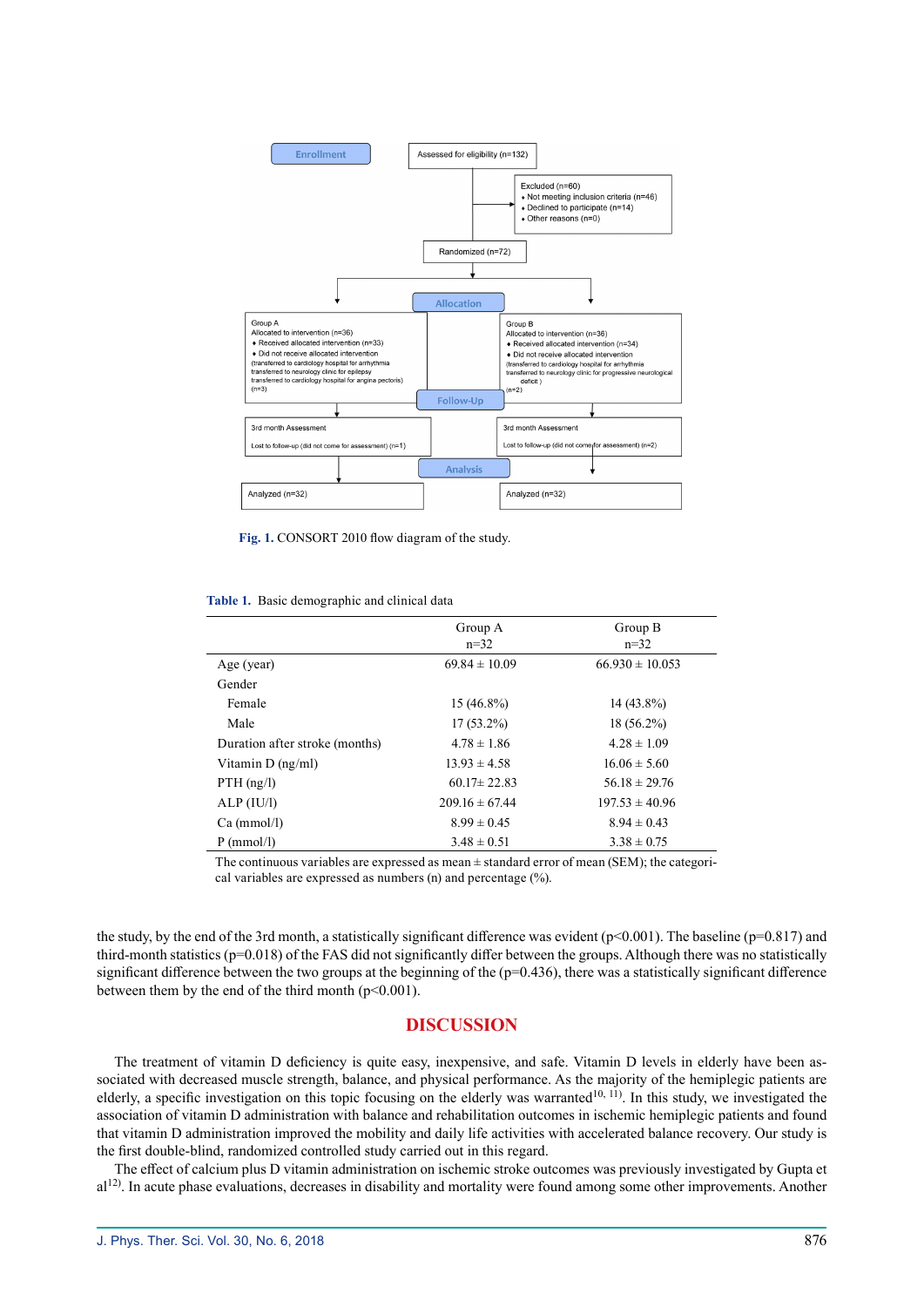|  |  | Table 2. Comparison of rehabilitation outcomes and balance between groups A and B |  |
|--|--|-----------------------------------------------------------------------------------|--|
|  |  |                                                                                   |  |

|                               | Group A<br>$mean \pm SD$ | Group B<br>$mean \pm SD$ | p     |
|-------------------------------|--------------------------|--------------------------|-------|
| BRS upper extremity Baseline  | $1.91 \pm 0.86$          | $1.66 \pm 0.65$          | 0.194 |
| BRS upper extremity 3rd month | $2.25 \pm 0.92$          | $1.84 \pm 0.81$          | 0.065 |
| BRS lower extremity Baseline  | $3.09 \pm 0.99$          | $3.34 \pm 5.28$          | 0.794 |
| BRS lower extremity 3rd month | $3.59 \pm 0.87$          | $3.12 \pm 0.79$          | 0.028 |
| BRS hand Baseline             | $1.28 \pm 0.58$          | $1.34 \pm 0.48$          | 0.641 |
| BRS hand 3rd month            | $1.62 \pm 0.66$          | $1.69 \pm 0.78$          | 0.731 |
| <b>MBI</b> Baseline           | $40.96 \pm 24.58$        | $32.5 \pm 21.51$         | 0.148 |
| MBI 3rd month                 | $59.18 \pm 22.15$        | $41.87 \pm 20.42$        | 0.002 |
| <b>FAS Baseline</b>           | $0.97 \pm 1.18$          | $0.91 \pm 0.96$          | 0.817 |
| FAS 3rd month                 | $2.34 \pm 1.31$          | $1.60 \pm 1.16$          | 0.018 |
| <b>BBT</b> Baseline           | $21.84 \pm 16.17$        | $18.88 \pm 14.07$        | 0.436 |
| BBT 3rd month                 | $38.72 \pm 14.14$        | $24.75 \pm 14.76$        | 0.000 |

BRS: Brunnstrom Recovery Staging; MBI: Modified Barthel Index; FAS: Functional Ambulation Scale; BBS: Berg balance scale. p<0.05 was significant.

study assessed if there was a correlation between stroke patients' vitamin D levels and age, duration of illness, and functional independence scale scores and found no correlation<sup>13</sup>. Based on rehabilitation outcome evaluations in this study, although no improvement in the BRS assessment and FAS outcomes was observed after vitamin D supplementation, a significant improvement was observed in the MBI scores (in terms of daily living activities and mobility) and BBS scores.

In post-stroke hemiplegic patients, vitamin D supplementation has been shown to increase muscle strength, thus reducing falls and associated fractures<sup>14</sup>. Our findings support the notion that reduced falling and the associated reduction of fractures are not only related to increased muscle strength but may also be related to the effect of vitamin D on maintaining body balance.

Several studies have examined the relationship between vitamin D levels and balance. However, to our knowledge, our study is the first to investigate this relationship in patients having hemiplegia due to ischemic stroke. Some of the previous studies have reported a positive contribution of vitamin D to balance<sup>[10, 15](#page-4-6))</sup> whereas some reported no such effect of vitamin  $D^{16}$  $D^{16}$  $D^{16}$ . In a study of healthy middle-aged subjects, no correlation was found between vitamin D and balance<sup>17</sup>. A study on osteoporotic patients found that balance scores were significant in patients with low vitamin D levels<sup>[18\)](#page-4-12)</sup>. In a systematic review and meta-analysis conducted to investigate the effect of vitamin D supplementation on balance in elderly individuals, vitamin D supplementation of 800–1,000 IU per day was found to have beneficial effects on balance<sup>[1\)](#page-4-0)</sup>. In a study conducted in women aged >60 years, balance control was found to be better in patients with 25 (OH) vitamin D levels above 50 nmol/l than in those with the levels <50 nmol/l[2\)](#page-4-13) . Unlike some previous studies, in our study, we did not investigate the relationship between balance and direct vitamin D levels; we instead investigated how balance scores changed with vitamin D supplementation in patients with vitamin D deficiency; consequently, those who received vitamin D supplementation showed more improvement than those who did not receive supplementation. There are some hypotheses on the mechanism, by which vitamin D is effective on balance<sup>17, 18</sup>). Although the underlying mechanisms of several effects of vitamin D on balance and neuromuscular functions are still not fully understood, it is believed to be associated with the muscle cells that regulate the muscle membrane phospholipid metabolism and the flow of calcium<sup>19–21)</sup>.

The relationship between vitamin D and the quality of life has been investigated for different diseases in previous studies. In a cross-sectional study of 350 patients with hip fractures, Di Monaco et al. found a significant correlation between vitamin D and the Barthel index scores, which was used as a functional improvement indicator<sup>[22\)](#page-4-15)</sup>. Another study revealed a correla-tion between low vitamin D levels in elderly patients who needed home care and decreased activities of daily living<sup>[23](#page-4-16))</sup>. In the present study, MBI and FAS were used to evaluate the daily activities, mobility, and ambulation status of the patients, and the association between these and vitamin D supplementation was investigated. We found better MBI scores after vitamin D supplementation in hemiplegic patients. There was no significant association between FAS values with vitamin D supplementation in hemiplegic patients. Previous studies have investigated the relationships of vitamin D levels with the quality of life and ambulation. In a study, 236 patients aged ≥65 years with hemiplegia were monitored for 2 years, and a correlation of vitamin D levels with Barthel index scores and muscle strength of the non-hemiplegic side was observed<sup>14</sup>). In a retrospective study, Yalbuzdağ et al.<sup>[24](#page-4-17))</sup> examined 120 stroke patients after rehabilitation and identified a relationship between changes in the Functional Independence Measure Mobility score of patients and vitamin D. However, there was no relationship identified between FAS values and vitamin D levels. Our findings were consistent with these findings of Yalbuzdağ et al.<sup>24</sup>) on the relationship of vitamin D levels with the quality of life and ambulation ability. There were significant improvements in activities of daily living after vitamin D supplementation; however, no significant improvements in ambulation were observed.